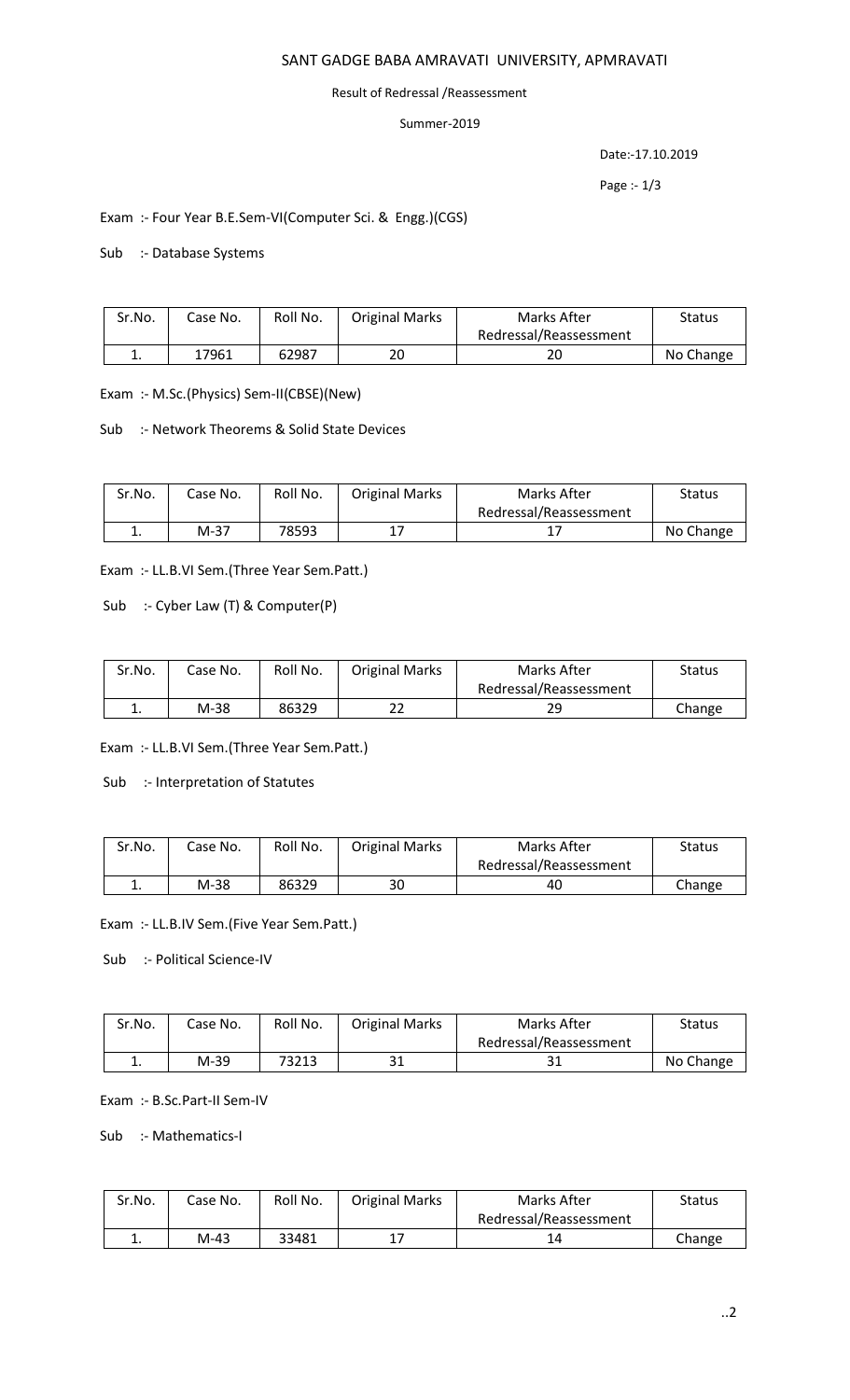## Exam :- B.Sc.Part-II Sem-IV

Sub :- Mathematics-II

| Sr.No. | Case No. | Roll No. | <b>Original Marks</b> | Marks After            | Status |
|--------|----------|----------|-----------------------|------------------------|--------|
|        |          |          |                       | Redressal/Reassessment |        |
| . .    | M-43     | 33481    |                       | 20                     | Change |

## Exam :- M.Sc.(Zoology) Sem-IV(CBCS)(New)

Sub :- Animal Physiology\_III

| Sr.No. | Case No. | Roll No. | <b>Original Marks</b> | Marks After            | Status    |
|--------|----------|----------|-----------------------|------------------------|-----------|
|        |          |          |                       | Redressal/Reassessment |           |
| ٠.     | M-45     | 84194    | 15                    | ن به                   | No Change |

# Exam :- M.Sc.(Zoology) Sem-IV(CBCS)(New)

Sub :- Enzymology & Biostatistics

| Sr.No. | Case No. | Roll No. | <b>Original Marks</b> | Marks After            | Status |
|--------|----------|----------|-----------------------|------------------------|--------|
|        |          |          |                       | Redressal/Reassessment |        |
| ٠.     | M-45     | 84194    | 18                    | دے                     | Change |

Exam :- Four Year B.E.Sem-VI(Electronics & Tele. Engg.)(New-1)(CGS)

Sub :- Digital Integrated Circuits

| Sr.No. | Case No. | Roll No. | <b>Original Marks</b> | Marks After            | Status    |
|--------|----------|----------|-----------------------|------------------------|-----------|
|        |          |          |                       | Redressal/Reassessment |           |
| ᆠ.     | M-48     | 66963    | 18                    | 18                     | No Change |

## Exam :- Bachelor of Commerce(Sem-II)

Sub :- English

| Sr.No. | Case No. | Roll No. | <b>Original Marks</b> | Marks After            | Status    |
|--------|----------|----------|-----------------------|------------------------|-----------|
|        |          |          |                       | Redressal/Reassessment |           |
| ∸.     | M-55     | 16488    | ີ 1                   | ⊥ ر                    | No Change |

Exam :- Four Year B.E.Sem-III(Mechanical Engg.)(CGS)

Sub :- Mathematics-III

| Sr.No. | Case No. | Roll No. | <b>Original Marks</b> | Marks After            | <b>Status</b> |
|--------|----------|----------|-----------------------|------------------------|---------------|
|        |          |          |                       | Redressal/Reassessment |               |
| . .    | M-58     | 30056    |                       |                        | No Change     |